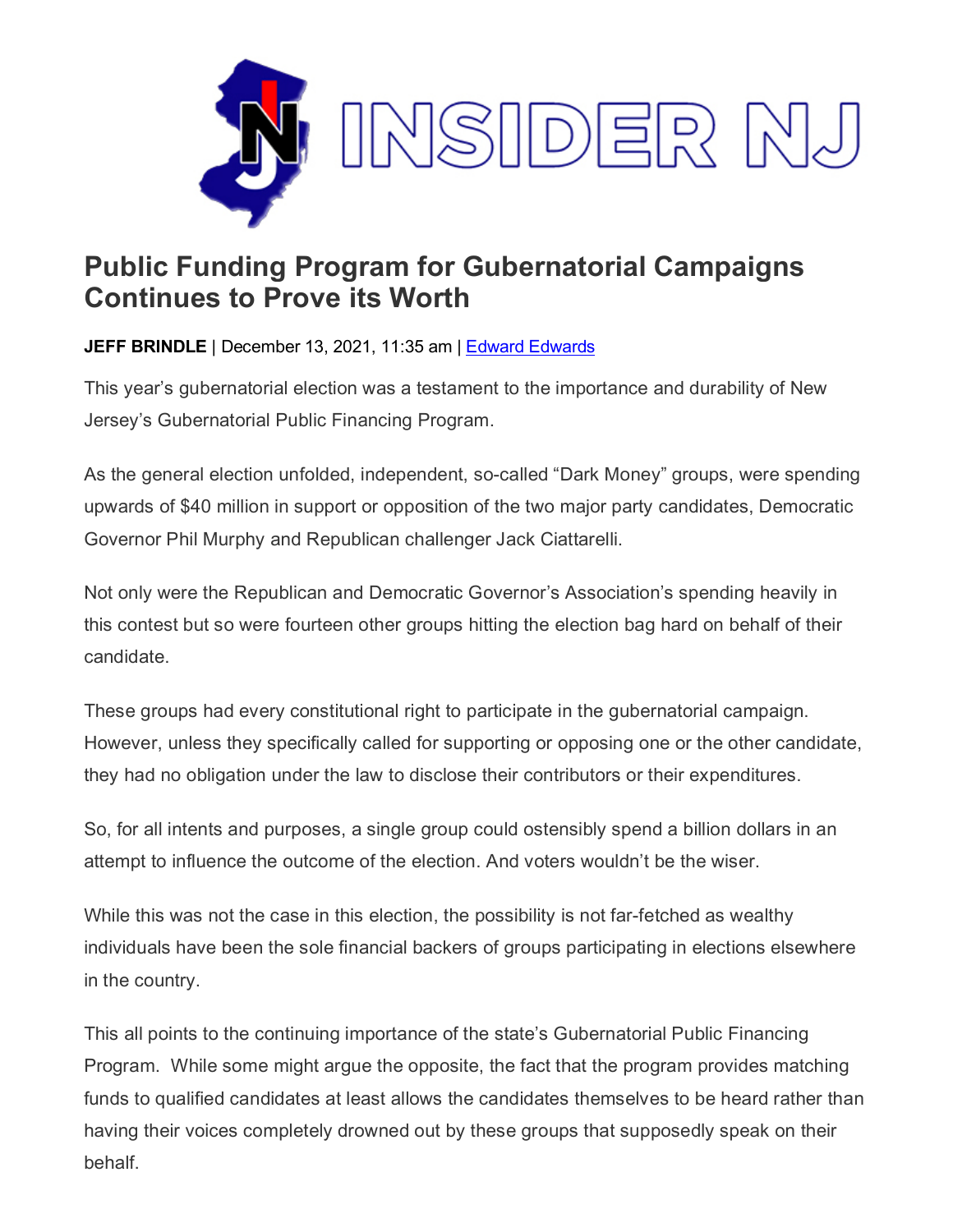Through funding provided by the Gubernatorial Public Financing Program, combined with money the candidates raised themselves, both the Governor and his challenger Jack Ciattarelli were able to communicate their own messages to the voters. Their messages were heard despite the overwhelming spending undertaken by independent groups.

The Gubernatorial Public Financing Program was first introduced to the public in the general election of 1977 when incumbent Governor Brendan Byrne faced Republican, and former Senate President, Ray Bateman.

The program, which was enacted in 1973 in the wake of Watergate, was expanded to include the primary election in 1981.

The twin goals of the program, consistently upheld since its inception, are to allow candidates of limited financial means to run for governor and to eliminate undue influence from the electoral process.

This year's election bore out the first objective while throughout the eleven gubernatorial election cycles held since 1977, the second objective continued to be met as elections for governor have been free of corruption and undue influence.

Candidates qualifying for public financing are matched two public dollars for every one dollar they raise privately. To receive public funds, candidates must raise a qualifying threshold amount in private dollars and agree to participate in two interactive debates. In the general election, lieutenant governor candidates are required to participate in one debate.

The qualifying threshold is adjusted every four years by a special campaign inflation index. So too are other thresholds and limits adjusted for inflation as well.

This year's qualifying threshold was \$490,000 for the primary and \$490,000 for the general election. A total of four candidates qualified for matching funds in those elections, two in the primary and two in the general election.

Personally, and this is not a recommendation of the Commission, it seems to me the qualifying threshold has gotten too high, perhaps undercutting the goal of permitting qualified individuals of limited means to run for governor.

A qualifying threshold is indeed necessary as it does ensure that those who qualify for the program are credible candidates in that they are able to raise ample funds. In addition, a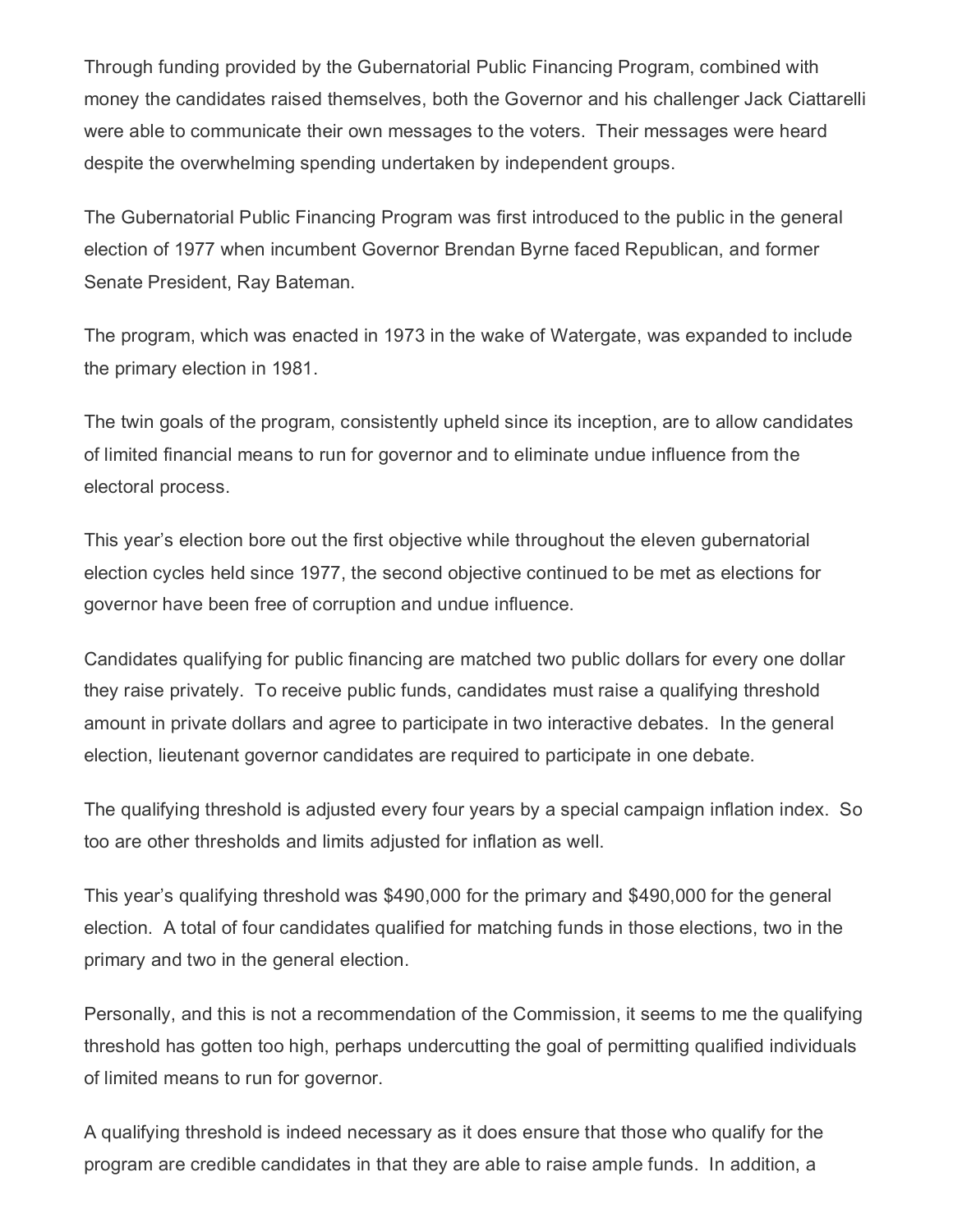qualifying threshold does ensure that taxpayers' money is being managed responsibly. But a threshold that is too high and will be adjusted higher in 2025 may in the long run undermine the program.

The program contains contribution limits, a public funds cap (\$10.5 million in 2021 general election), and an expenditure limit. These limits are adjusted for inflation every four years, an adjustment that keeps the program relevant, and may well serve to uphold its continuing constitutionality.

During the 2021 gubernatorial campaign, Ciattarelli received \$15.1 million in public funds, the maximum available for the two elections (\$4.6 million primary and \$10.5 million general). Murphy received \$500,000 less- \$14.6 million- because he didn't seek the full match during the primary. The total for the two candidates- \$29.7 million.

As of October 29, 2021, Murphy had spent \$24.1 million on both elections while Ciattarelli spent \$22.9 million. Public funds paid for 60 percent of Murphy's spending and 66 percent of Ciattarelli's.

| Public Funds as a Percent of Total Spending by 2021 Gubernatorial Candidates |  |  |
|------------------------------------------------------------------------------|--|--|
|------------------------------------------------------------------------------|--|--|

| <b>Candidate</b>  | <b>Party</b> | <b>Primary</b>  | <b>General</b>  | <b>Total Spending</b> | <b>Public</b> | % Public |
|-------------------|--------------|-----------------|-----------------|-----------------------|---------------|----------|
|                   |              | <b>Spending</b> | <b>Spending</b> | <b>Both Elections</b> | <b>Funds</b>  |          |
| Murphy, Phil      | D            | \$7,752,229     | \$16,393,069    | \$24,145,298          | \$14,600,000  | 60%      |
| Ciattarelli, Jack | l R          | \$7,054,692     | \$15,828,691    | \$22,883,383          | \$15,100,000  | 66%      |

With the help of the Gubernatorial Public Financing Program the election for governor was both competitive and free of corruption.

Since its inception in 1977, 80 candidates have benefitted from this nationally recognized matching fund program. Since that first election more than four decades ago, a total of \$166 million in public funds have been distributed to participating candidates.

While the program has consistently assured the public that their gubernatorial elections are fair and free of undue influence it has done so in public dollars that amount to just under \$6 per vote, or the cost of deli sandwich.

The program has enabled three Republicans and four Democrats to win the office of Governor, and, in some cases, helped them win reelection.